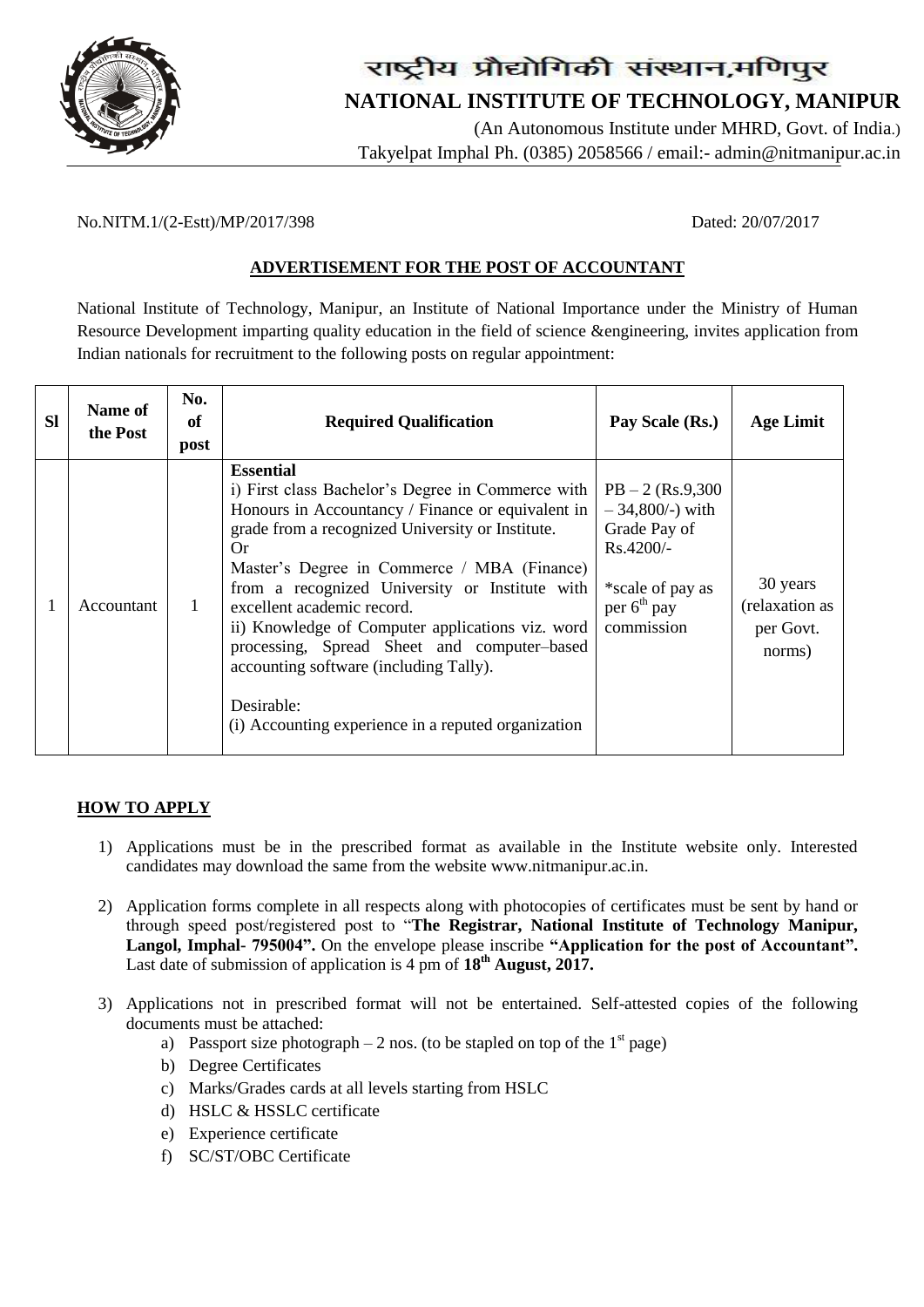

## राष्ट्रीय प्रौद्योगिकी संस्थान,मणिपुर  **NATIONAL INSTITUTE OF TECHNOLOGY, MANIPUR**

 (An Autonomous Institute under MHRD, Govt. of India.) Takyelpat Imphal Ph. (0385) 2058566 / email:- admin@nitmanipur.ac.in

- 4) The application form should be accompanied by Demand Draft (Non-refundable) of Rs. 500/- for General Category/OBC and Rs. 250/- for SC/ST in favour of "Director, NIT Manipur" payable at SBI, Secretariat Branch, Imphal.
- 5) Application received after the last date will not be considered.
- 6) Incomplete application forms and applications without photograph, signature etc. will not be entertained.
- 7) Applications sent through e-mail will not be entertained.

### **Terms & conditions:**

- 8) Candidates who have earlier been shortlisted for the post of Accountant against advertisement noF.NITA.3(4-GEN)/MANIPUR/2010/2430-33 dated 2<sup>nd</sup> July, 2010 and NITM.1/(2-Estt)/MP/2010/275 dated  $12<sup>th</sup>$  Oct, 2012 need not apply again. The list of shortlisted candidates is available in the Institute's website.
- 9) Candidates belonging to SC / ST / OBC categories are required to attach caste certificate duly signed by competent authority in the format as prescribed by the Government of India. Candidates belonging to OBC category shall also submit photocopy of non–creamy layer certificate of the year 2016-17 without which they will be considered only for OPEN category. The Institute follows the central Govt. approved list for SC/ST/OBC.
- 10) Candidates employed in Government / Semi Government Organizations / Autonomous bodies should submit their applications through proper channel. In case, the original application if routed through proper channel which is likely to be delayed, a photocopy of the application should be sent in advance to reach before the prescribed last date. All such candidates are required to produce **No Objection Certificate** at the time of interview from the competent authority.
- 11) All Degree Certificates should be from recognized Universities / Institutes. Further, attach the CGPA to percentage (%) conversion criteria from the University / Institution / Board, failing which the Institute will apply its own conversion criteria.
- 12) The applicant is the only responsible person for the authenticity of submitted information, other documents and photograph. Furnishing of any false information and / or Suppression / Concealment of facts shall lead to Rejection / Cancellation of Selection / Recruitment.
- 13) Mere fulfilment of the required qualifications and experience etc., does not entitle that a candidate will be called for written test/ Interview. Short listing criteria of calling for written test /interview may be higher than those advertised.
- 14) The Institute reserves the right to Limit / Restrict the number of candidates for shortlisting, on the basis of qualifications and experience, higher than those prescribed in this advertisement and as per merit decided by scrutiny committee. Criteria for short listing will be decided by the screening committee duly approved by the Director.
- 15) Candidates should bring all relevant certificates and testimonials at the time of interview (Original and one set of self-attested photocopy).
- 16) Selected candidates will have to produce a medical fitness certificate from a Government Hospital prior to joining. They should be prepared to join duty within the specified time limit. Selected candidates will be on probation initially for two years which may be extended on unsatisfactory performance.
- 17) The Institute reserves the right to reject any or all applications without assigning any reason. Incomplete applications / applications without necessary enclosures will summarily be rejected.